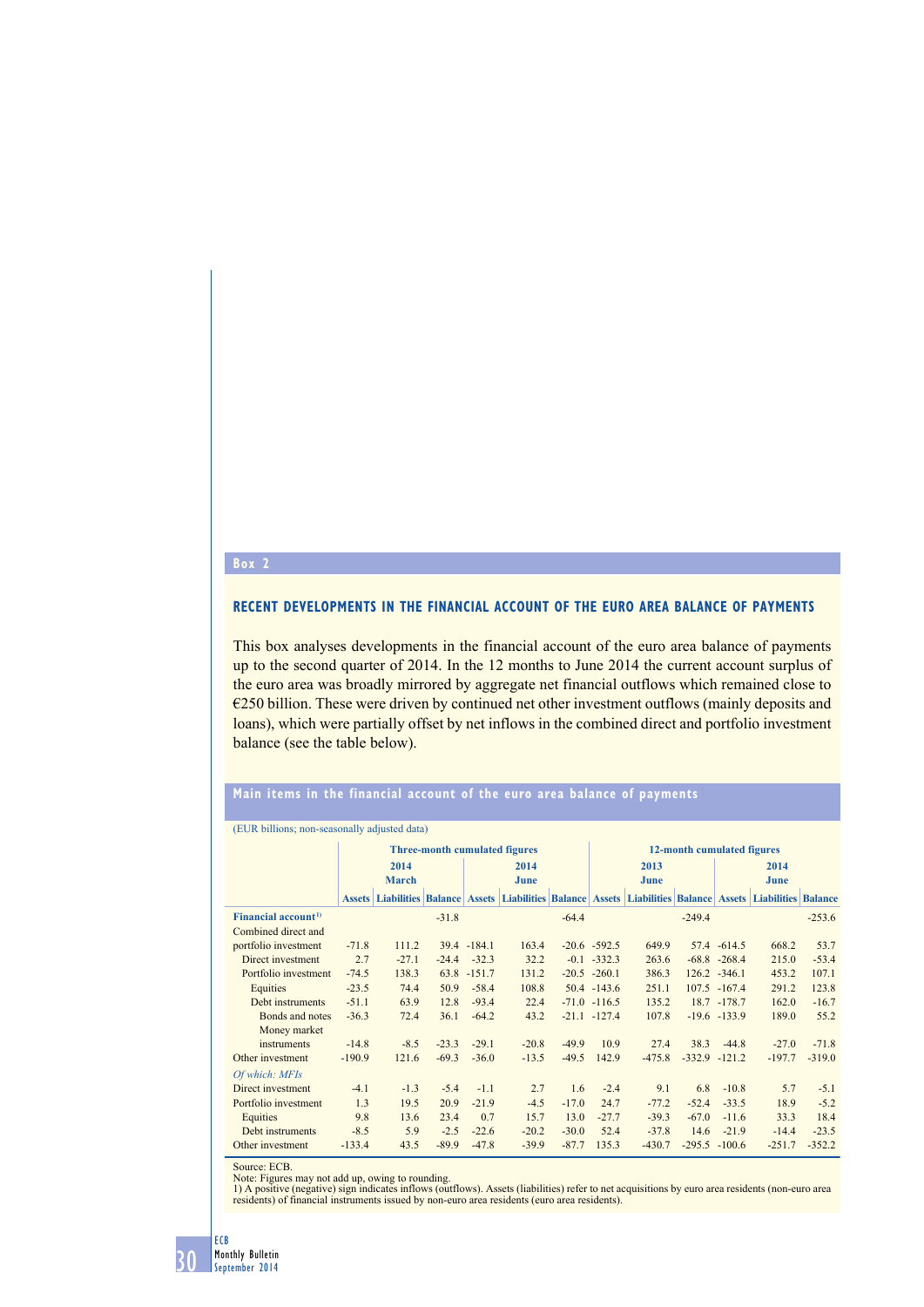## **Economic and monetary developments**

Monetary and financial developments

Net inflows in the combined direct and portfolio investment balance decreased slightly from €57 billion in the previous 12-month period to €54 billion in the 12 months to June 2014. Net portfolio investment inflows continued to be sizeable, standing at  $\epsilon$ 107 billion, although they declined in comparison with the previous 12-month period. Net purchases of euro area equity and debt securities by foreign investors rose against the background of favourable investor sentiment, following policy measures and reforms undertaken in the euro area. These inflows were partly offset by increased net acquisitions of foreign equity and debt instruments by euro area investors. Within debt instruments, euro area investors switched from being net sellers to net purchasers of foreign money market instruments. At the same time, foreign investors became net sellers of euro area money market instruments in the 12-month period to June 2014. The resulting net outflows from money markets possibly reflect declining yields in euro area money markets. Net direct investment outflows decreased somewhat in comparison with the previous 12-month period, with both euro area and foreign investors reducing their acquisitions abroad.

Net outflows from other investment declined from €333 billion to €319 billion in the 12 months to June 2014, as foreign residents' withdrawals of deposits and loans from euro area MFIs slowed down significantly. Euro area MFIs stopped their repatriation of foreign other investment assets, switching from decreasing to increasing their foreign deposits and loans. Taken together, this is suggestive of a gradual normalisation of cross-border transactions by euro area MFIs. There was a substantial shift in the maturity structure of euro area MFIs' other investment assets held abroad, since holdings of long-term assets continued to be reduced, while there were substantial net acquisitions of short-term assets. In the 12 months to June 2014 the increase in the net external asset position of euro area MFIs had a positive impact on euro area liquidity and was partly reflected in the evolution of the broad monetary aggregate M3.

As can be seen from the monetary presentation of the balance of payments, the increase in MFIs' net external asset position over this period was mainly the result of transactions by the non-MFI sector that were related to the current account surplus of the euro area, as well as net portfolio investment inflows.

In the second quarter of 2014 the combined direct and portfolio investment balance recorded net outflows of €21 billion, compared with net inflows of €39 billion in the first quarter of 2014 (see the chart). This shift was due to net outflows from portfolio investment, while net outflows from direct investment ceased. Within portfolio investment, net equity inflows remained stable at around €50 billion, as both euro area and foreign investors increased their net purchases. Notably, net flows from foreign investors into euro area equity securities totalled €109 billion in the second quarter of 2014 – the highest quarterly amount since the introduction of the